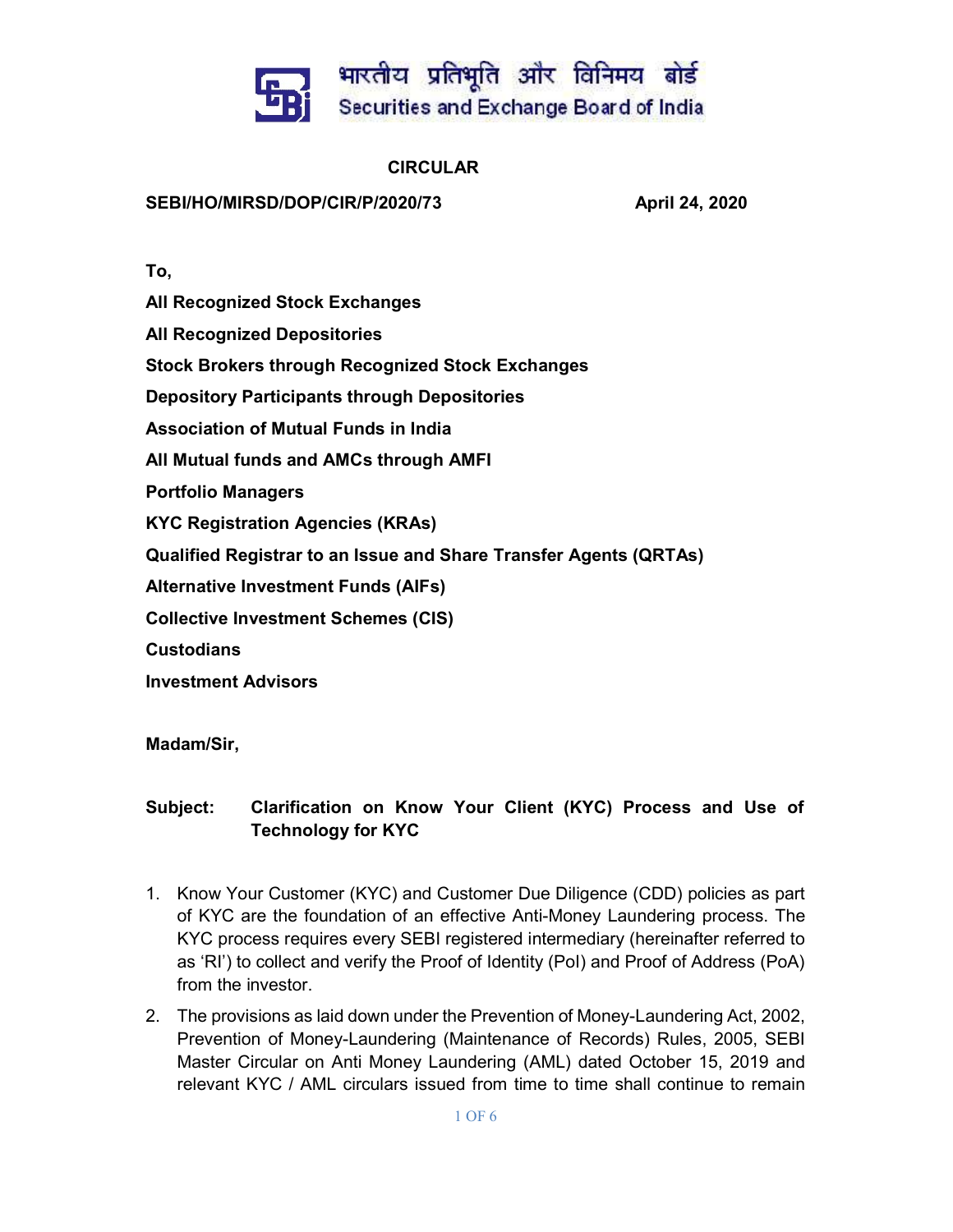

applicable. Further, the SEBI registered intermediary shall continue to ensure to obtain the express consent of the investor before undertaking online KYC.

- 3. SEBI, from time to time has issued various circulars to simplify, harmonize the process of KYC by investors / RI. Constant technology evolution has taken place in the market and innovative platforms are being created to allow investors to complete KYC process online. SEBI held discussions with various market participants and based on their feedback and with a view to allow ease of doing business in the securities market, it has been decided to make use of following technological innovations which can facilitate online KYC:
	- a. eSign service is an online electronic signature service that can facilitate an Aadhaar holder to forward the document after digitally signing the same provided the eSign signature framework is operated under the provisions of Second schedule of the Information Technology Act and guidelines issued by the controller.
	- b. In terms of PML Rule 2 (1) (cb) "equivalent e-document" means an electronic equivalent of a document, issued by the issuing authority of such document with its valid digital signature, including documents issued to the Digital Locker account of the investor as per Rule 9 of the Information Technology (Preservation and Retention of Information by Intermediaries Providing Digital Locker Facilities) Rules, 2016.
	- c. Section 5 of the Information Technology Act, 2000 recognizes electronic signatures (which includes digital signature) and states that where any law provides that information or any other matter shall be authenticated by affixing the signature or any document shall be signed or bear the signature of any person then such requirement shall be deemed to have been satisfied, if such information or matter is authenticated by means of a digital signature affixed in such manner as prescribed by the Central Government. Therefore, the eSign mechanism of Aadhaar shall be accepted in lieu of wet signature on the documents provided by the investor. Even the cropped signature affixed on the online KYC form under eSign shall also be accepted as valid signature.
- 4. In order to enable the Online KYC process for establishing account based relationship with the RI, Investor's KYC can be completed through online / App based KYC, in-person verification through video, online submission of Officially Valid Document (OVD) / other documents under eSign, in the following manner:
	- i. The investor visits the website/App/digital platform of the RI and fills up the online KYC form and submits requisite documents online.
	- ii. The name, photograph, address, mobile number, email ID, Bank details of the investor shall be captured online and OVD / PAN / signed cancelled cheque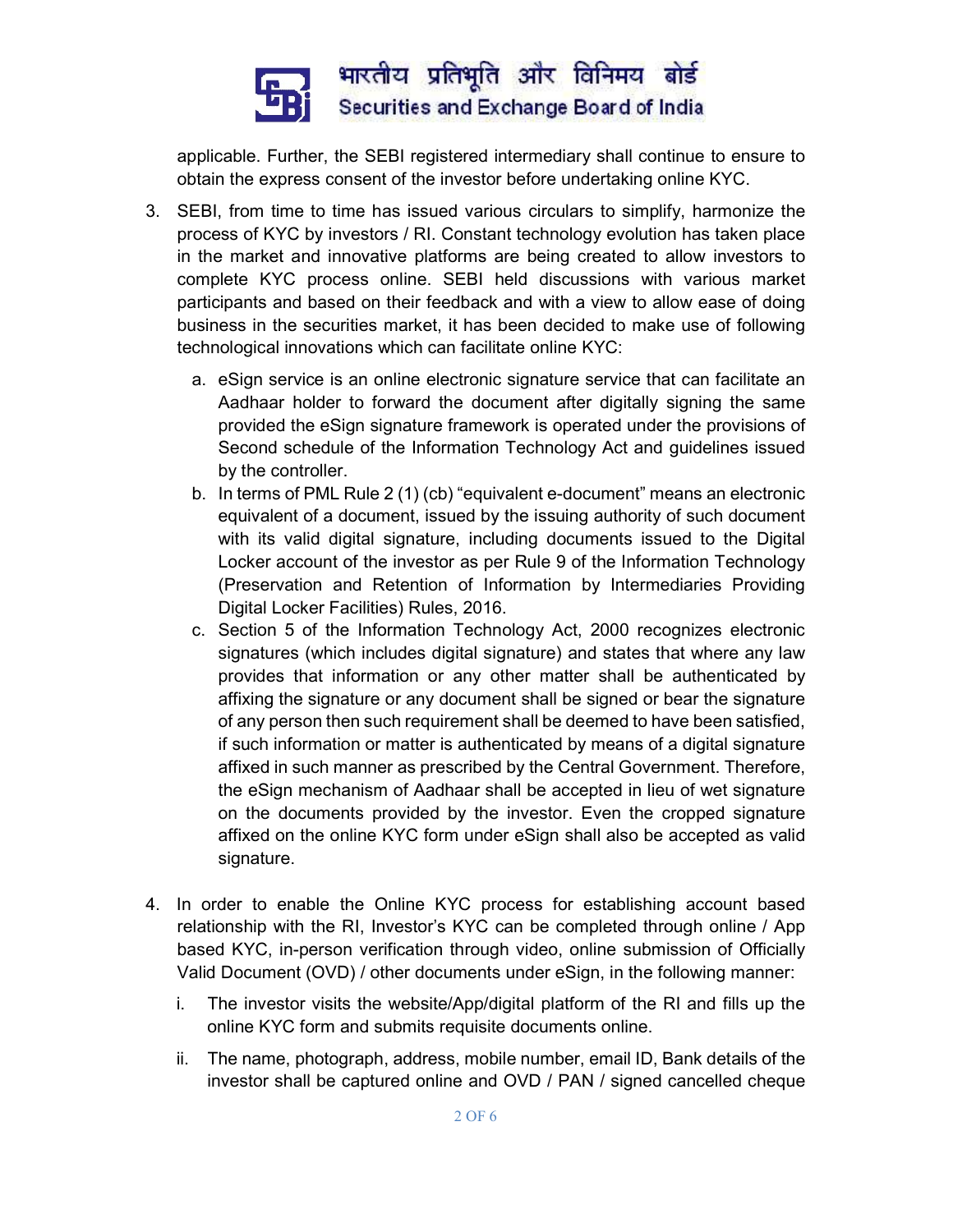

shall be provided as a photo / scan of the original under eSign and the same shall be verified as under:

- a. Mobile and email is verified through One Time Password (OTP) or other verifiable mechanism. The mobile number/s of investor accepted as part of KYC should preferably be the one seeded with Aadhaar. (the RI shall ensure to meet the requirements of the mobile number and email as detailed under SEBI circular no. CIR/MIRSD/15/2011 dated August 02, 2011)
- b. Aadhaar is verified through UIDAIs authentication / verification mechanism. Further, in terms of PML Rule 9 (16), every RI shall, where the investor submits his Aadhaar number, ensure that such investor to redact or blackout his Aadhaar number through appropriate means where the authentication of Aadhaar number is not required under sub-rule (15). RI shall not store/ save the Aadhaar number of investor in their system. e-KYC through Aadhaar Authentication service of UIDAI or offline verification through Aadhaar QR Code/ XML file can be undertaken, provided the XML file or Aadhaar Secure QR Code generation date is not older than 3 days from the date of carrying out KYC. In terms of SEBI circular No. CIR/MIRSD/29/2016 dated January 22, 2016 the usage of Aadhaar is optional and purely on a voluntary basis by the investor.
- c. PAN is verified online using the Income Tax Database.
- d. Bank account details are verified by Penny Drop mechanism or any other mechanism using API of the Bank. (Explanation: based on bank details in the copy of the cancelled cheque provided by the investor, the money is deposited into the bank account of the investors to fetch the bank account details and name.) The name and bank details as obtained shall be verified with the information provided by investor.
- e. Any OVD other than Aadhaar shall be submitted through Digiocker / under eSign mechanism.
- iii. In terms of Rule 2 (d) of Prevention of Money-Laundering (Maintenance of Records) Rules, 2005 (PML Rules) "Officially Valid Documents" means the following:
	- a. the passport,
	- b. the driving licence,
	- c. proof of possession of Aadhaar number,
	- d. the Voter's Identity Card issued by Election Commission of India,
	- e. job card issued by NREGA duly signed by an officer of the State Government and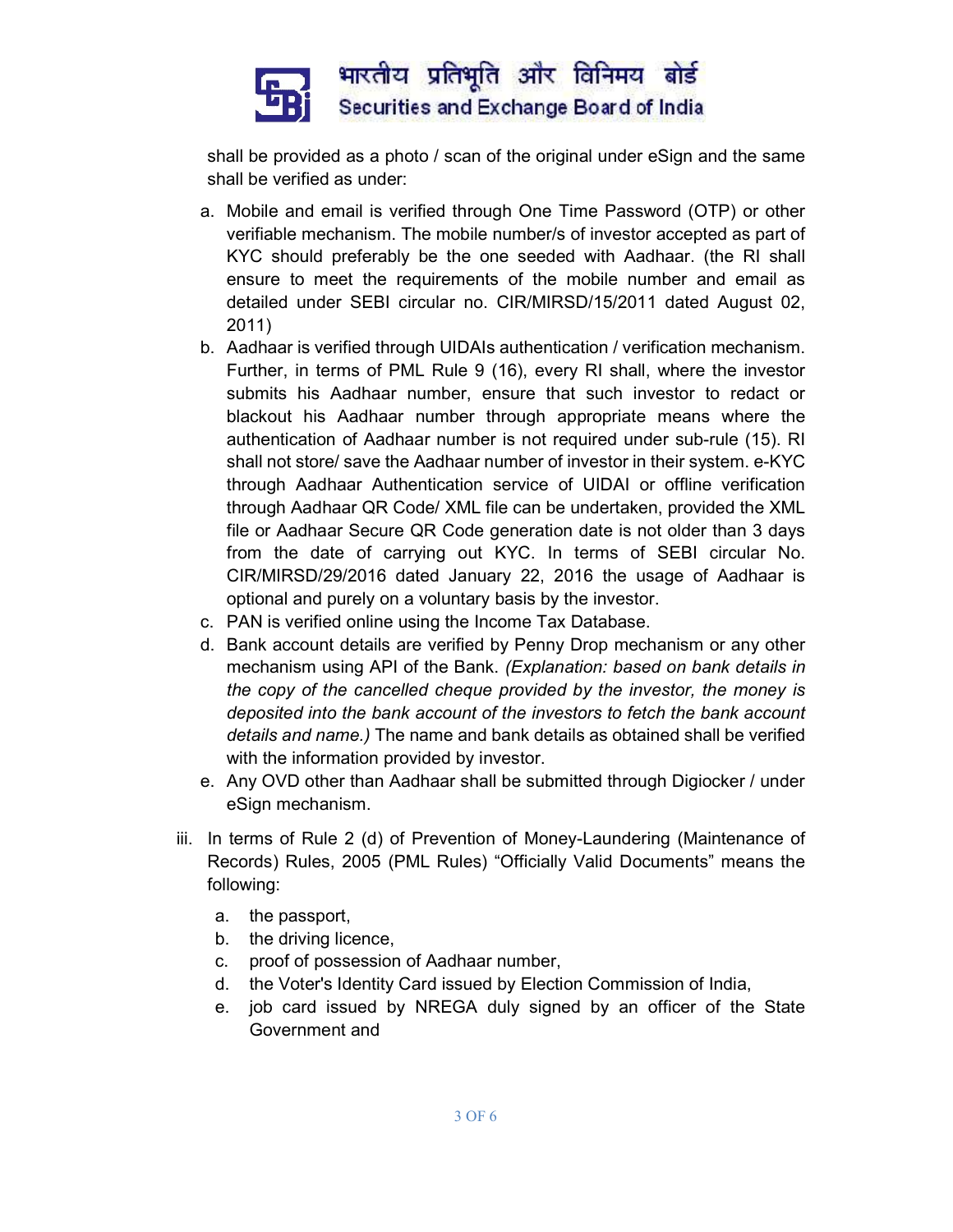

- f. the letter issued by the National Population Register containing details of name, address, or any other document as notified by the Central Government in consultation with the Regulator.
- iv. Further, Rule 9(18) of PML Rules states that in case OVD furnished by the investor does not contain updated address, the document as prescribed therein in the above stated Rule shall be deemed to be the OVD for the limited purpose of proof of address.
- v. PML Rules allows an investor to submit other OVD instead of PAN, however, in terms of SEBI circular No. MRD/DoP/Cir- 05/2007 dated April 27, 2007 the requirement of mandatory submission of PAN by the investors for transaction in the securities market shall continue to apply.
- vi. Once all the information as required as per the online KYC form is filled up by the investor, KYC process could be completed as under:
	- a. The investor would take a print out of the completed KYC form and after affixing their wet signature, send the scanned copy / photograph of the same to the RI under eSign, or
	- b. Affix online the cropped signature on the filled KYC form and submit the same to the RI under eSign.
- vii. The RI shall forward the KYC completion intimation letter through registered post/ speed post or courier, to the address of the investor in cases where the investor has given address other than as given in the OVD. In such cases of return of the intimation letter for wrong / incorrect address, addressee not available etc, no transactions shall be allowed in such account and intimation shall also sent to the Stock Exchange and Depository.
- viii. The original seen and verified requirement under SEBI circular no. MIRSD/SE/Cir-21/2011 dated October, 5 2011 for OVD would be met where the investor provides the OVD in the following manner:
	- i. As a clear photograph or scanned copy of the original OVD, through the eSign mechanism, or;
	- ii As digitally signed document of the OVD, issued to the DigiLocker by the issuing authority.
- ix. SEBI vide circular no. MIRSD/Cir- 26 /2011 dated December 23, 2011 had harmonized the IPV requirements for the intermediaries. In order to ease the IPV process for KYC, the said SEBI circular pertaining to IPV stands modified as under:
	- i. IPV/ VIPV would not be required when the KYC of the investor is completed using the Aadhaar authentication / verification of UIDAI.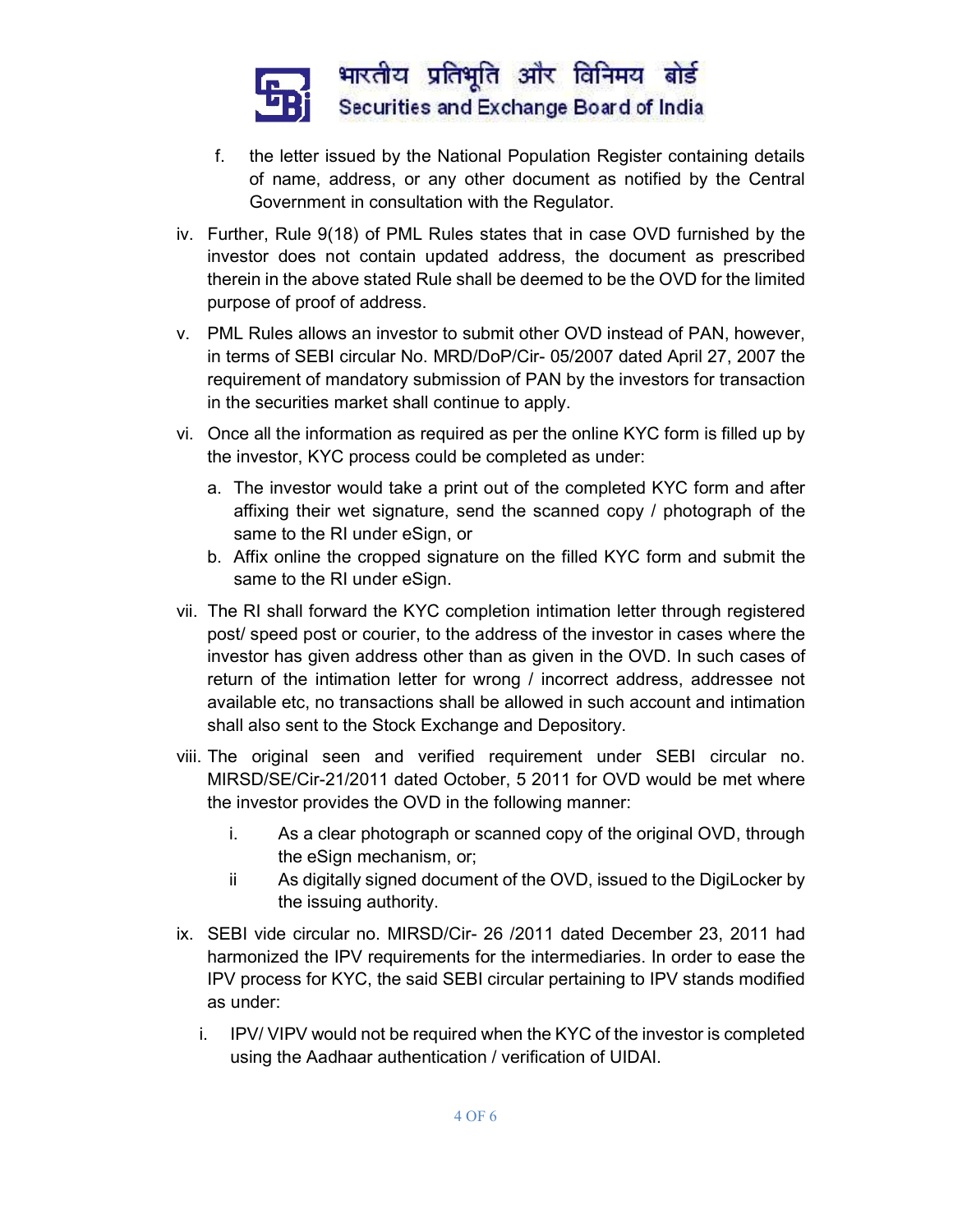

- ii. IPV / VIPV shall not be required by the RI when the KYC form has been submitted online, documents have been provided through digiocker or any other source which could be verified online.
- 5. Features for online KYC App of the RI SEBI registered intermediary may implement their own Application (App) for undertaking online KYC of investors. The App shall facilitate taking photograph, scanning, acceptance of OVD through Digilocker, video capturing in live environment, usage of the App only by authorized person of the RI. The App shall also have features of random action initiation for investor response to establish that the interactions not pre-recorded, time stamping, geo-location tagging to ensure physical location in India etc is also implemented. RI shall ensure that the process is a seamless, real-time, secured, end-to-end encrypted audiovisual interaction with the customer and the quality of the communication is adequate to allow identification of the customer beyond doubt. RI shall carry out the liveliness check in order to guard against spoofing and such other fraudulent manipulations. The RI shall before rolling out and periodically, carry out software and security audit and validation of their App. The RI may have additional safety and security features other than as prescribed above.
- 6. Feature for Video in Person Verification (VIPV) for Individuals To enable ease of completing IPV of an investor, intermediary may undertake the VIPV of an individual investor through their App. The following process shall be adopted in this regard:
	- i. Intermediary through their authorised official, specifically trained for this purpose, may undertake live VIPV of an individual customer, after obtaining his/her informed consent. The activity log along with the credentials of the person performing the VIPV shall be stored for easy retrieval.
	- ii. The VIPV shall be in a live environment.
	- iii. The VIPV shall be clear and still, the investor in the video shall be easily recognisable and shall not be covering their face in any manner.
	- iv. The VIPV process shall include random question and response from the investor including displaying the OVD, KYC form and signature or could also be confirmed by an OTP.
	- v. The RI shall ensure that photograph of the customer downloaded through the Aadhaar authentication / verification process matches with the investor in the VIPV.
	- vi. The VIPV shall be digitally saved in a safe, secure and tamper-proof, easily retrievable manner and shall bear date and time stamping.
	- vii. The RI may have additional safety and security features other than as prescribed above.